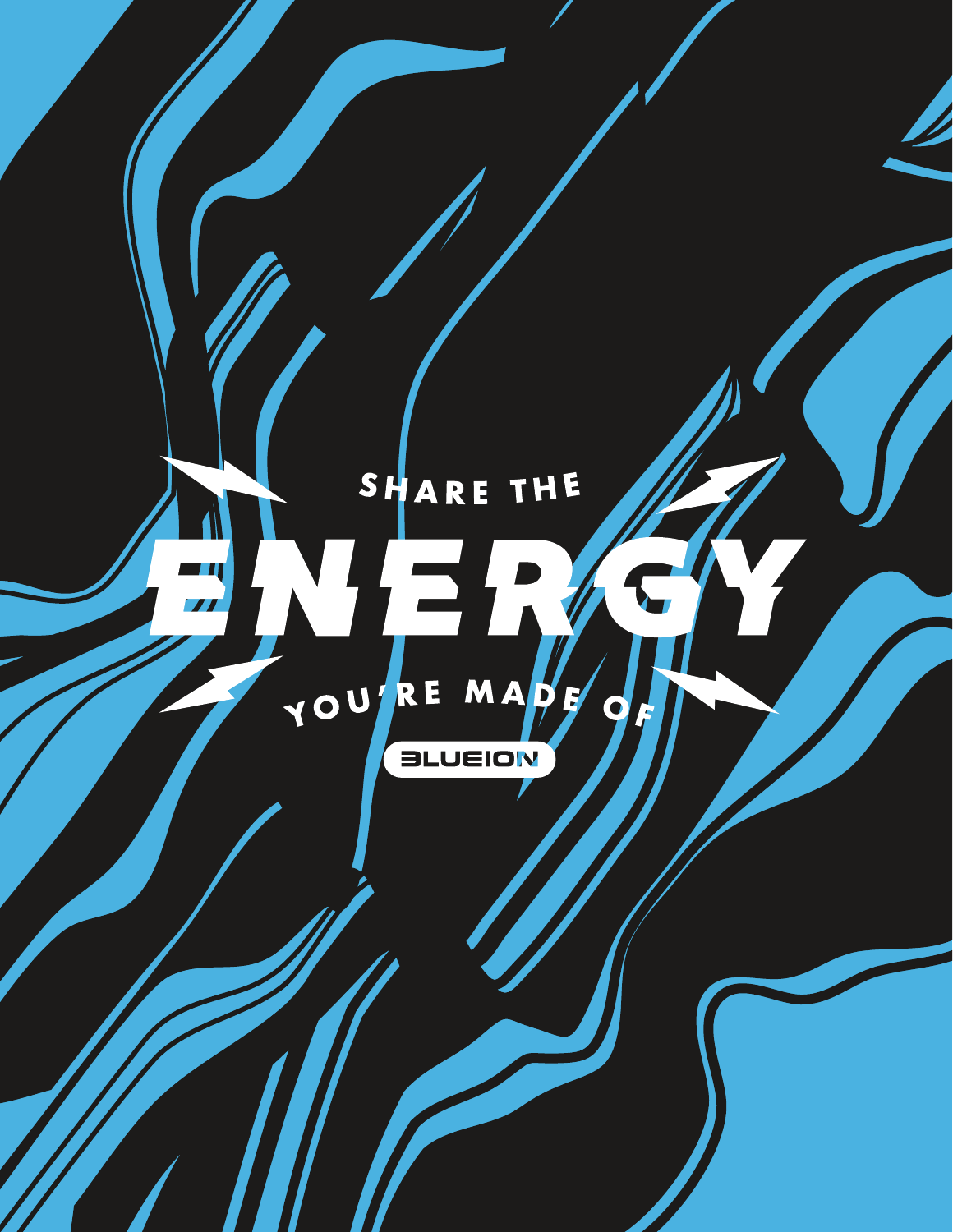

# We're Hiring a Digital Marketer

## **BLUE ION IS LOOKING FOR A DIGITAL MARKETER TO JOIN OUR TEAM.**

Blue Ion is looking for a digital marketer to join our team and help lead a variety of clients. We're flexible on years of experience for this role. You may have 1 to 2 years or 3 to 5+ years experience. Either way, if you get to the end of this job description and think, "Hey, that's me," we'd love to hear from you.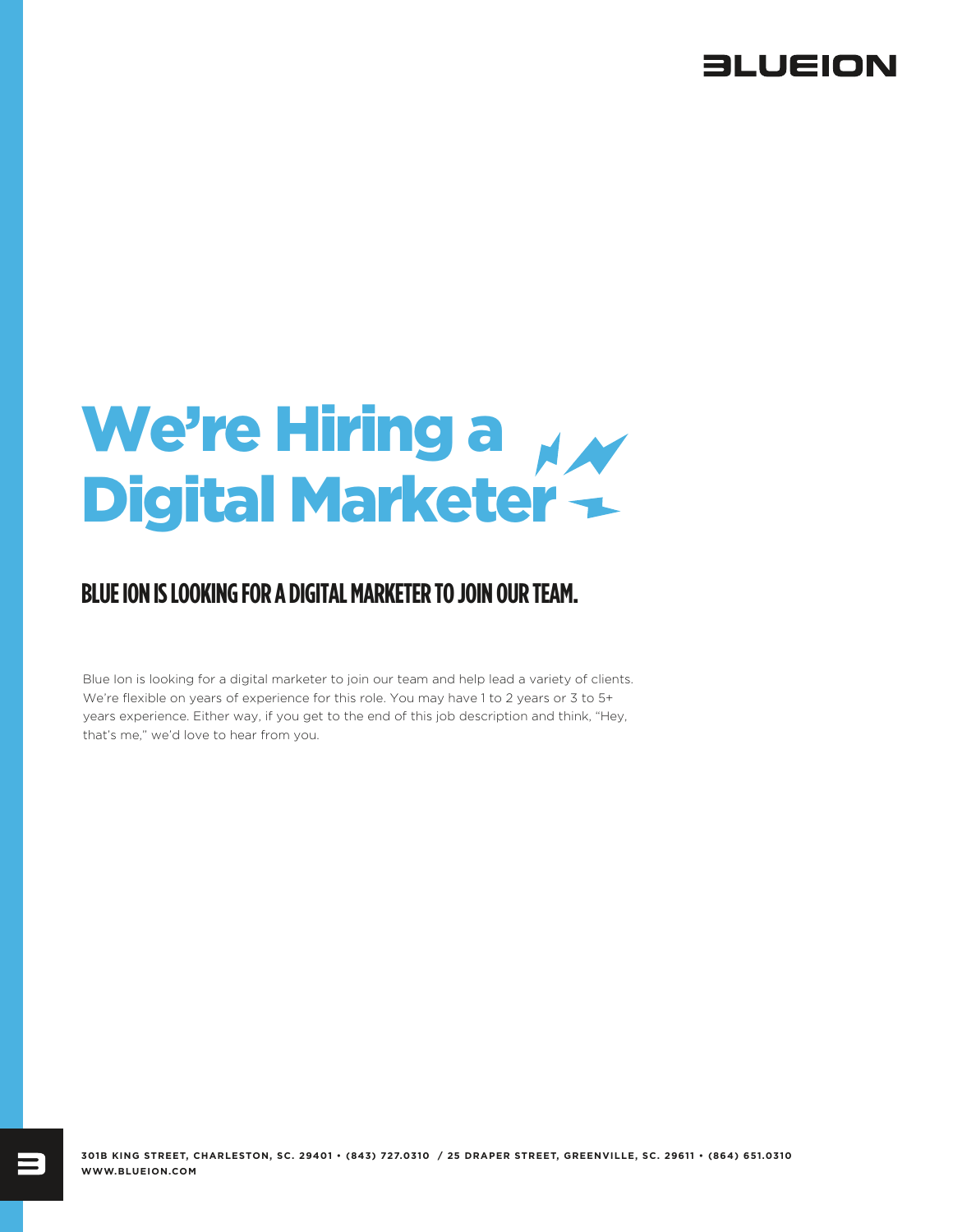## **Some Things You'll Be Responsible For In This Position**

#### **AGENCY EXPERIENCE**

Ideally, you have previous agency experience with a proven track record of leading clients and successfully planning, developing and managing a variety of marketing initiatives.

#### **PAID MEDIA MANAGEMENT**

Plan and manage paid media campaigns on multiple platforms (Facebook, Instagram, Google Ads, LinkedIn, etc) to accomplish client goals. You will be managing these accounts on a day-to-day basis, working with the larger marketing team and clients to report, analyze, and implement ongoing marketing strategies.

#### **DATA ANALYSIS**

You'll be expected to analyze and make sense of a mass of data and make it simple for our clients to understand. We live and die by data in the digital world, so having a passion for numbers is a must!

#### **TESTING & EXPERIMENTATION**

We design and develop a variety of websites, marketing campaigns, and interactive experiences. You'll be expected to hypothesize on what changes would improve these experiences and work with the appropriate teams to bring these experiments to life.

#### **PRODUCTION LEADER**

You should already be comfortable working & collaborating with internal and external teams (clients, designers, programmers, writers, photographers, etc), but this is your chance to further refine these skills by developing strong, long-term internal and external team relationships.

#### **TOP-NOTCH COMMUNICATION SKILLS**

You'll be in a client-facing role where your opinion and leadership is requested - and required. You should be comfortable presenting to clients on a regular basis, from campaign planning & development to monthly reporting.

## **How a Top Candidate Fits Our Core Values**

**EXPERIENCE IN THE ABOVE WOULD BE GREAT, BUT WE'RE ALSO INTERESTED IN THE RIGHT PERSON THAT FITS OUR CORE VALUES:**

#### **TAKES THE INITIATIVE**

For us, this means being willing to jump in and do the work that needs to be done to move a project, initiative, or process forward, regardless of your role. If you know clearly what the need or goal is, act on it. And know that alongside you are a bunch of folks ready and willing to do the same.

#### **CREATIVE APPROACHES**

People come to us to solve problems creatively. That means we strive to meet challenges with curiosity, knowing it can and will inspire and drive solutions. We're brave enough to embrace what's different, to take a fresh look at our work. and always seek out new ways of tackling challenges—in our work and the world.

#### **STOKES THE FIRE**

As people who are passionate about what we do, we come at the world with a special kind of fire and drive. That fire and drive inspire us to do work that pushes boundaries and explores new territory. It inspires us to consistently sharpen our skills, to grow creatively, professionally, and personally, and go beyond where and what we think is possible.

#### **CARE FOR THE LARGER CAUSE**

Behind every client and every project we encounter, there are people working hard to reach their goals, build their businesses, and provide for their families and communities. The work we have the opportunity to do often has the ability to help clients reach their goals, build businesses, increase awareness and understanding, create meaningful, enduring connections, and be part of a greater cause or higher order purpose. That's what drives us.

#### **CULTIVATES UNDERSTANDING**

We believe in respect for one another, our clients, our work, our community, and ourselves. We communicate honestly, directly, and clearly—always with a goal of mutual understanding and problem solving—even and especially when challenges arise. Not only does this help us grow as individuals and as a team, it's a skill that helps us better convey our thoughts and strategies to clients, teammates, and others.